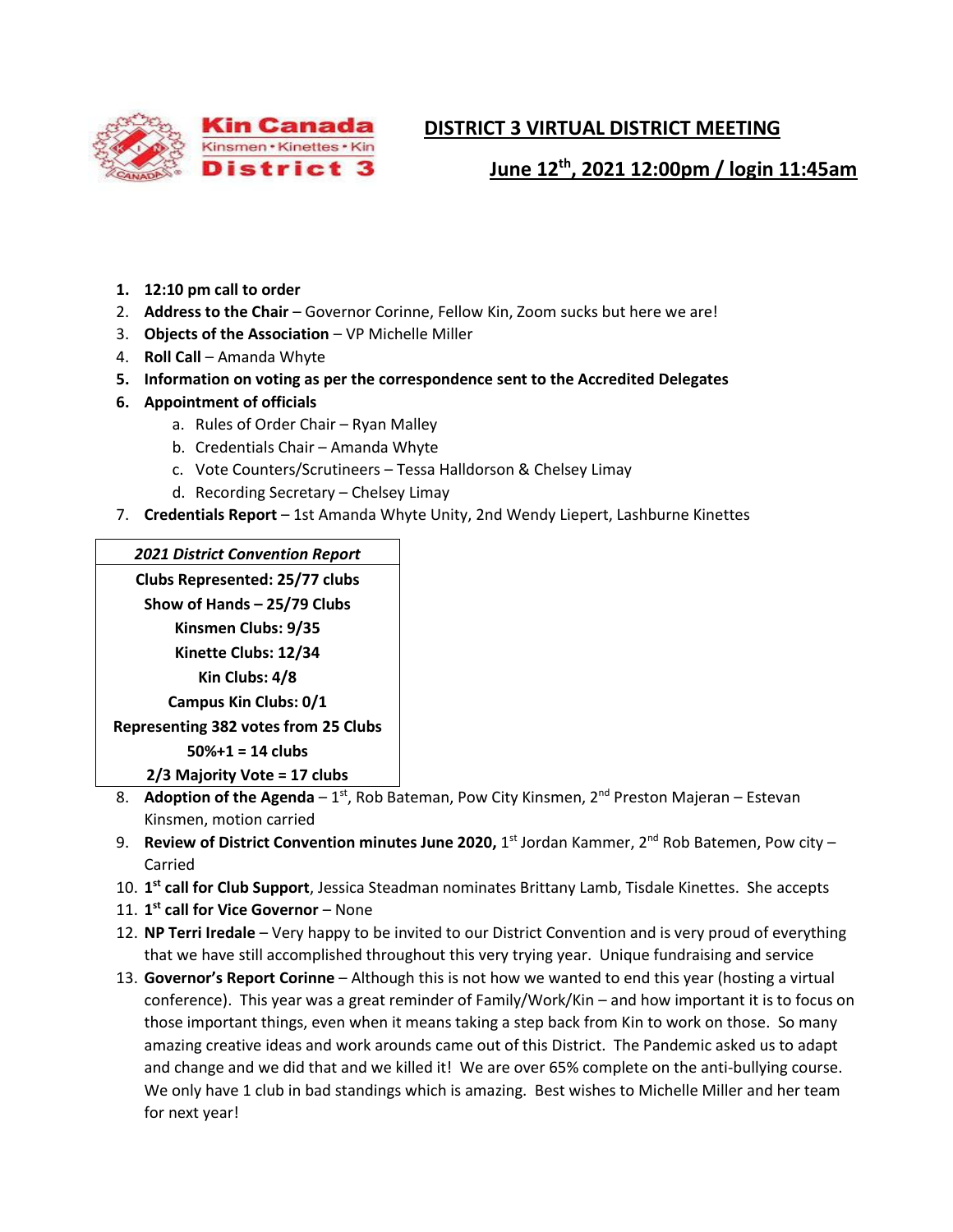- 14. **Vice Governor Report** Michelle Miller A leader is only as strong as the rest of their team. She has spent this year building the strongest team that she could  $\odot$  They have a strong plan for going forward and plan on starting strong with Education.
- 15. **NVP Candidates to address the members** Cameron Kemp, Medicine Hat Kinsmen, introduced by Ryan Malley, Queen City Kinsmen – Cameron Kemp has been an active member of his club for 16 years and has had held every executive position within his club and has also sat on the National Board of Directors. D3 put a lot of effort in figuring out how to continue with Service Out Loud during a pandemic. We still managed to raise OVER 5.5MM!!! That is an incredible feat. You have a spark worth sharing. Please join Cameron in sharing that spark. Please follow him on FB. One of his favourite things that we did on our FB page, was Prestons' weekly Kin School is Cool! One of Cameron's passions is preserving Kin History and looks forward to sharing this passion with us! <https://www.facebook.com/groups/beasparkforkin>
- 16. **Audited Financial Reports from 2019/2020** Tammy Allan Motion to accept, Tammy Allan Prince Albert Kinettes, 2<sup>nd</sup> Jordan Kammer, Rosetown Kinsmen, - question from Ron Hanishewsky regarding how much is investments and how much is cash in account. Question called Ron Hanishewsky, Yorkton Kinsmen, 2<sup>nd</sup> Rob Bateman, Pow City Kinsmen - Motion Carried
- 17. **Treasurers Report** General Account \$13,215.96, High Interest Savings \$100,021.09, IG Wealth Acc't - \$37,749.56
	- a. Tanya Heisler, Moose Jaw Kinettes makes a motion to establish a committee to better invest the money, Preston Majeran,  $2<sup>nd</sup>$ . Rob Bateman calls question – Motion carries. Motion to accept the treasurers report made by Rob Bateman, Pow City, 2<sup>nd</sup> Jordan Kammer, 2<sup>nd</sup> Carried. Motion to change signing authorities effective July 1, 2021 for the Credit Union IG Wealth Management accounts and the to the incoming signatories Michelle Miller (Governor), Wendy Sydoruk (Secretary) and Melissa Kirwan (Treasurer), 2<sup>nd</sup> Pam Massine – Saskatoon & District Kinettes – motion Carried
- **18. 2 nd call for Club Support Nominations**
- 19. **2 nd Call for Nominations for VG** Rob Bateman nominates Tammy Allan, Prince Albert Kinettes she accepts
- **20. 15 Minute wellness break**
- 21. **CF Presentation Report** Jeff Beach, Janice Daniels– Jeff Beach Presentation follows in minutes. Janice Daniels: <https://youtube.com/watch?v=UHfj24w7Cxk&feature=share>
- 22. **HREF Presentation** Sheila Laverty, HREF Trustee total of 71 bursaries given out this year and 21 of those were because of the Winnipeg Kinsmen. What a great year!!
- 23. **Service Director Report** Paula Sundquist is unable to give her verbal report due to a family emergency.
- 24. **Telemiracle 45 Report "Ode to Corona" (beer of course!)** Brian Angstadt giving the report with a Corono in hand…. We still had a HUGELY successful year and we missed ALL of the extra hands. It was a great year even with all the changes and we look forward to seeing how it continues to change in the coming years. A little bit of old, a lot of new.
- 25. **Telemiracle 46 Report** Steve Kirwan, Attached
- 26. **Foundation Report – Kim Lowe** So many zoom calls with 2 in person meetings (Sep, oct). Strategi c Plan attached. Thank you to all who are leaving the board this year. We really appreciated ALL your hard work and sad to see them go. Congratulations to TM 47 Chair, Scott Lamb, Swift Current Kinsmen,
- 27. **Secretary Casts 1 vote for Rob Bateman**, Pow City Kinsmen for Vice Chair TM 47 Congratulations Rob Bateman!
- 28. **Awards Report** Tessa Halldorson See attached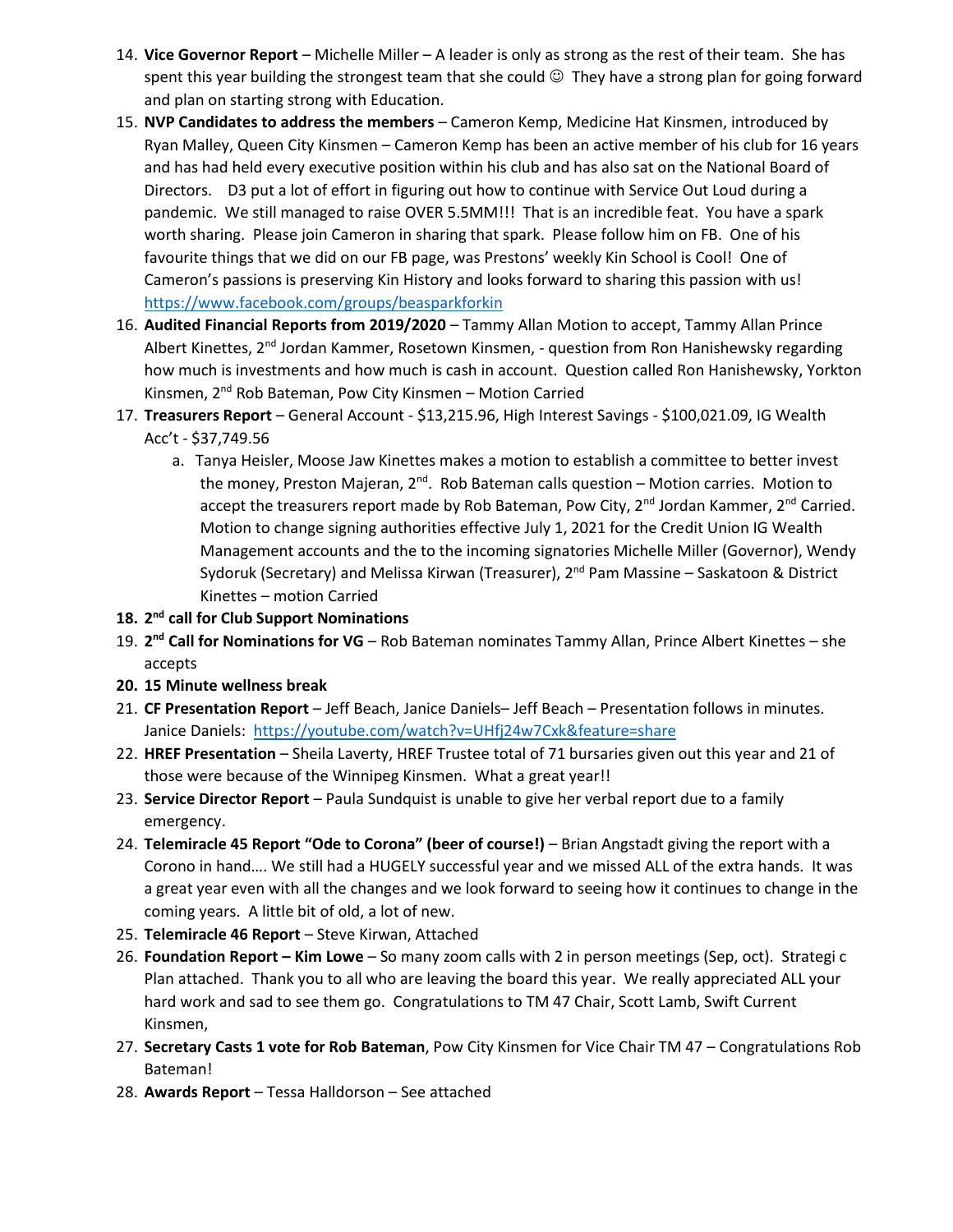- 29. **Hal & Elspeth Rogers National Service Award** –Lanelle Freeston Kinette Club of Lloydminster <https://www.facebook.com/groups/D3KIN/permalink/10158591275273878/>
- 30. **2021/2022 Budget Proposal & vote** VG Michelle Miller Motion to accept amended budget Michelle Miller, Lloydminster Kinettes, 2nd Rob Bateman, Pow City Kinsmen – **Motion carries**
- 31. **Tanya Heisler, MJ Kinettes motions an amendment** to decrease the line item for Midterms in the budget to \$1000 by meeting virtually. Motion defeated.
- 32. **Ron Hanishewsky motions the following amendment**: Amend Dues to the net \$60, and any shortfall to come from reserves as opposed to dues increase.  $2<sup>nd</sup>$  by Preston Majeran. Motion Carries. Tanya Heisler, MJ Kinettes, Rob Bateman, 2<sup>nd</sup> Pow City Kinsmen. Tanya Heisler, MJ Kinettes, Rob Bateman, 2<sup>nd</sup> motions that the dues relief be \$10,000 application process as opposed to being granted automatically to each club. Rob Bateman removes his support for the amendment. The amendment is removed. Motion Carries 20 - 1
- 33. **3 rd & Final call for club support** Secretary casts 1 ballot for Brittany Lamb
- 34. **3 rd & Final call for VG** Secretary casts 1 ballot for Tammy Allan
- 35. **Acceptance Speech to the clubs:** Brittany Lamb, Tisdale Kinettes
- 36. **Acceptance speech to the members:** Tammy Allan, PA Kinettes
- 37. **District Kinvention 2021 discussion/location decision** Rosetown Kinsmen 2022
- 38. **Lloydminister Kinettes Resolution** Revision to the district bylaws

Resolution for the amendment of District 3 By-laws – 2021

**Whereas: The District 3 By-laws have not had a thorough review and update in many years. And whereas: The District 3 By-laws reference positions and procedures that are no longer in line with the NPPA and GOB.**

**And whereas: The existing By-laws were lacking pertinent information necessary to do business in District 3.**

**And whereas: there are several references in the GOB and NPPA that state to reference the District By-laws and there was no corresponding information to reference.**

**Therefore, be it resolved that the District 3 By-laws be amended as attached.**

**Intent: To align with the NPPA and GOB and to update to a more time relevant set of By-laws a committee was formed to review, rewrite, and propose the changes laid out in the attached document. Keeping in mind that the attached revisions are simply a draft and ideas and suggestions are welcome. The final revision of this amendment needs to be forwarded to the District executive 45 days prior to District Convention and to the membership 30 days prior. District Convention is scheduled for June 12, 2021. Wendy Sydoryk motion to accept the bylaw resolution as presented, Jordan Kammer, Rosetown Kinsmen, 2nd**

**Please find attached Appendix A – 2020 District By-laws**

**Appendix B – Draft 2021 District By-laws**

Tanya Heisler, amendment to Section 7, Section 8, Item 2 - For traveling to functions for D3 mileage **be paid at a rate off 70% of CRA mileage that is paid. Preston Majeran, 2nd. Chelsey Limay proposes a friendly amendment to match TM Foundation mileage re-imbursement (as per the gas station on Ave C, TM Foundation pays 25 cents per km when gas is under \$1 per litre OR 30 cents per km when gas is over \$1 per hour). Friendly amendment is accepted. Motion Defeated.**

**Jordan Kammer, Rosetown Kinsmen, 2nd Rob Bateman, to add "her" to article 8, Section 1, point 3. Motion Carries.**

**Pam Massine proposes an amendment to add that the reimbursement is \$0.40 per mile while traveling solo, and \$0.50 for carpooling, 2 nd Ron Hanishewsky, Yorkton Kinsmen – Motion carries**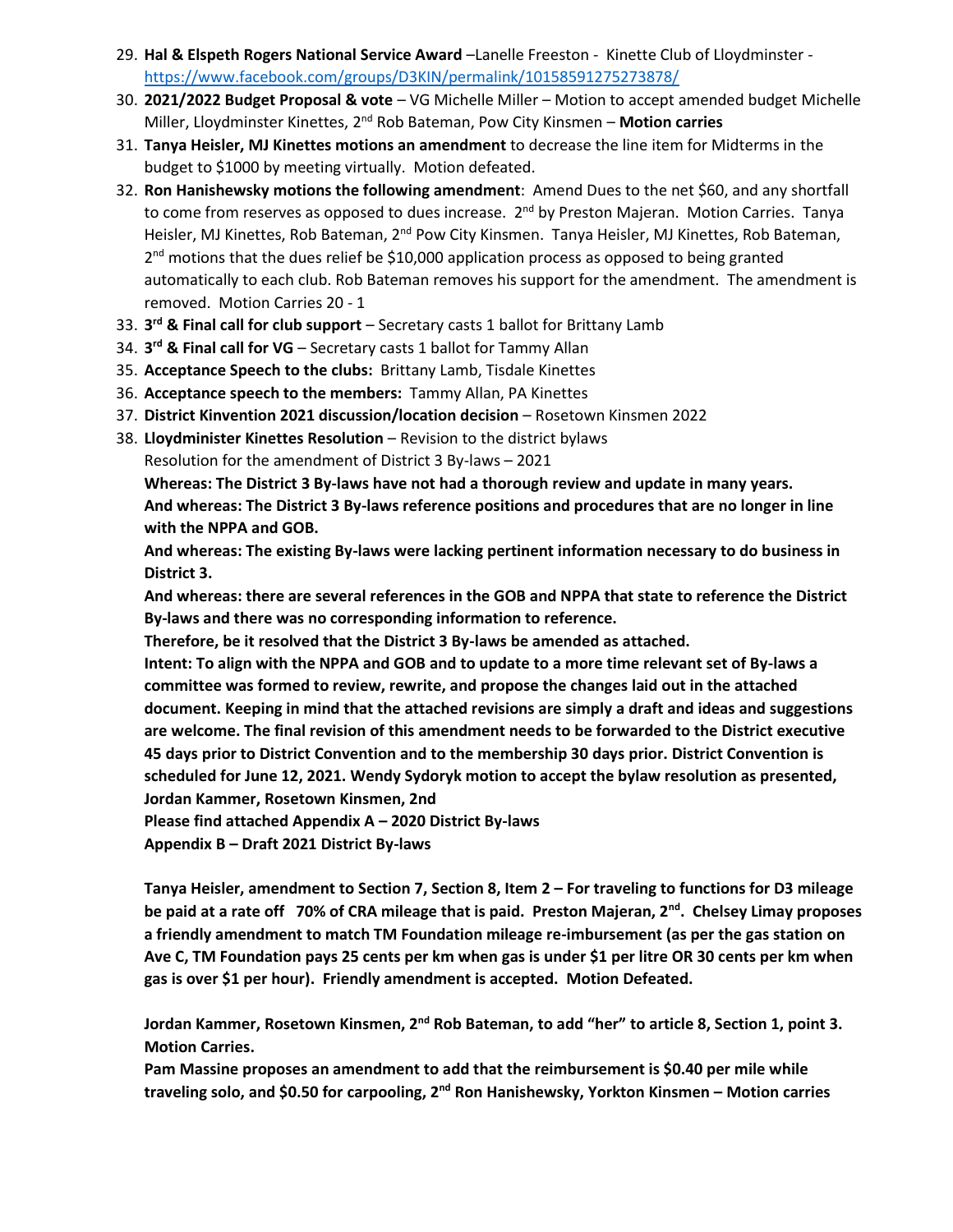**Tanya Heisler proposes an amendment that the bylaws are reviewed by the incoming governor each year. 2nd by Pam Massine. Motion carries.**

- 39. **Closing remarks** Thank you to everyone who stuck it out for the entire year and all the challenges. We wish the very best to Michelle
- 40. **Adjournment** Motion to Adjourn at 5:55 p.m. Preston Majeran, 2nd Stephanie Bailey

### **Your Incoming 2021/2022 D3 Executive Council**

| Michelle Miller        | Governor                       |
|------------------------|--------------------------------|
| <b>Corinne Mathews</b> | Past Governor                  |
| <b>Tammy Allan</b>     | Vice Governor                  |
| <b>Brett Beal</b>      | <b>Awards Director</b>         |
| Brit Lamb              | Club Support Director          |
| Chantelle McAlpine     | <b>Communications Director</b> |
| <b>Brett Strong</b>    | <b>Education Director</b>      |
| Jessica Beal           | <b>Risk Manager</b>            |
| Wendy Sydoruk          | Secretary                      |
| Amanda Whyte           | Service Director               |
| Melissa Kirwan         | Treasurer                      |
| Lyndsay L'Heureux      | <b>Foundation Chair</b>        |
| <b>Steve Kirwan</b>    | TM 46 Chair                    |
| <b>Byron Stepp</b>     | Zone A Deputy Governor         |
| Nancy Hamilton         | Zone B Deputy Governor         |
| Pam Lyons              | Zone C Deputy Governor         |
| Terri Troupe-Logue     | Zone D Deputy Governor         |
| Chad Grodzinski        | Zone E Deputy Governor         |
| Paula Sundquist        | Zone F Deputy Governor         |
| Corie Ruzicka Olson    | Zone G Deputy Governor         |
| Ryan Goliboski         | Zone H Deputy Governor         |
| Vacant                 | <b>Zone I Deputy Governor</b>  |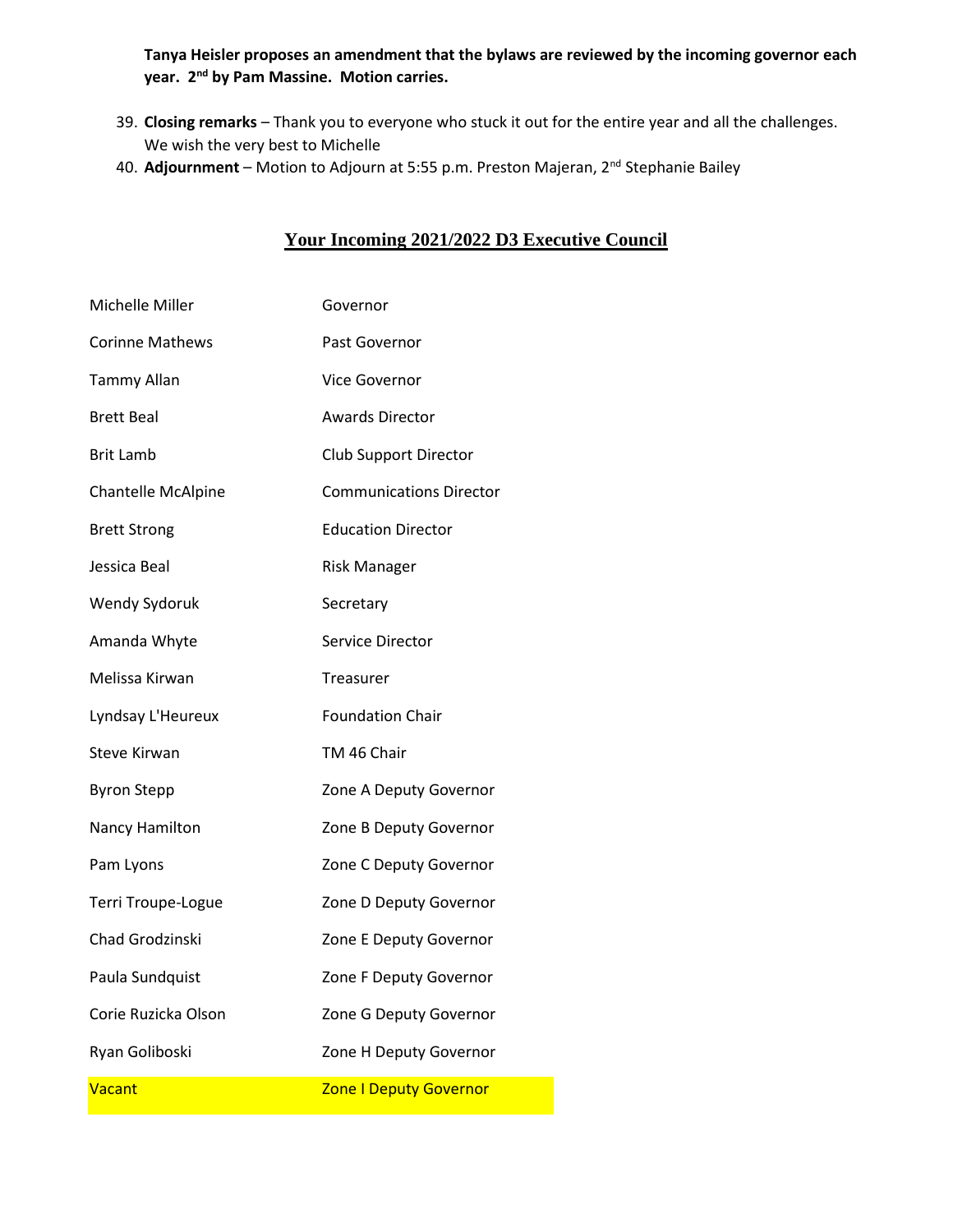### **Happy Virtual Convention District 3! I hope you are enjoying your 2021 District Convention.**

I wanted to take this opportunity to introduce myself and announce that I am running for the position of National Vice President of Kin Canada. I am excited to have been invited by Governor Corinne Matthews to attend your virtual District Convention.

I was born and raised in Medicine Hat, Alberta and learned about Kin at a young age as a result of the projects ran and donations made by our local Kin Clubs within Medicine Hat and our surrounding community.

As a member of Kin since March 2005, I have had the opportunity to serve our Association; first at the Club level, then on 5 District teams, and most recently serving at the National level, completing my 3-year term on the National Board of Directors of Kin Canada.

The theme of my National Vice President campaign is **"Be A Spark!"**; I believe what Kin Canada needs right now is for all Kin, from coast to coast, to share their Spark for Kin; whatever that "SPARK" might be! It is these individual "Sparks", and the willingness to take ownership over our collective future that will contribute to Kin's capacity to drive our Association forward and motivate us to accomplish amazing things in the name of Kin Canada.

As with most other service organizations, our greatest threat to fulfilling our Strategic Plan and securing the future of Kin Canada is the issue of declining membership. If elected, my priority will be having generative discussions with the membership about how to best support them in this area as well as what we can do Canada wide to make our service organization more attractive to current and future members.

As National President, I would like my time to be allocated in the most impactful ways possible. Recognizing that increasing outreach efforts will help raise the Kin Canada profile and contribute to our goal to Innovate, Invest, and Impact, I would spend my time speaking in communities, either virtually or in-person, to people in municipal leadership positions about the value of having a service club in their community. I would also engage young people through visits to post-secondary institutions where I would share my SPARK for Kin and talk about the value of volunteerism for personal fulfillment and development. Through these efforts, my goal would be to inspire other to join, charter, or re-charter a club in their community.

I know that many of these discussions and/or presentations may have to be virtual, but if there is one thing our Association has learned over the last 14+ months it is that we are adaptable. I look forward to starting generative discussions with you, the membership, and hearing about what you feel is most important for Kin.

If you are on Facebook, I encourage you to join the group below, share my campaign video and use the Facebook frame and logo on your social media platforms. I hope to use this platform not only during my campaign for National Vice President of Kin Canada but also to share Kin's "Be a Spark!" Moments, should I be elected to Kin Canada's highest office.

Yours in Kin, Cameron J. Kemp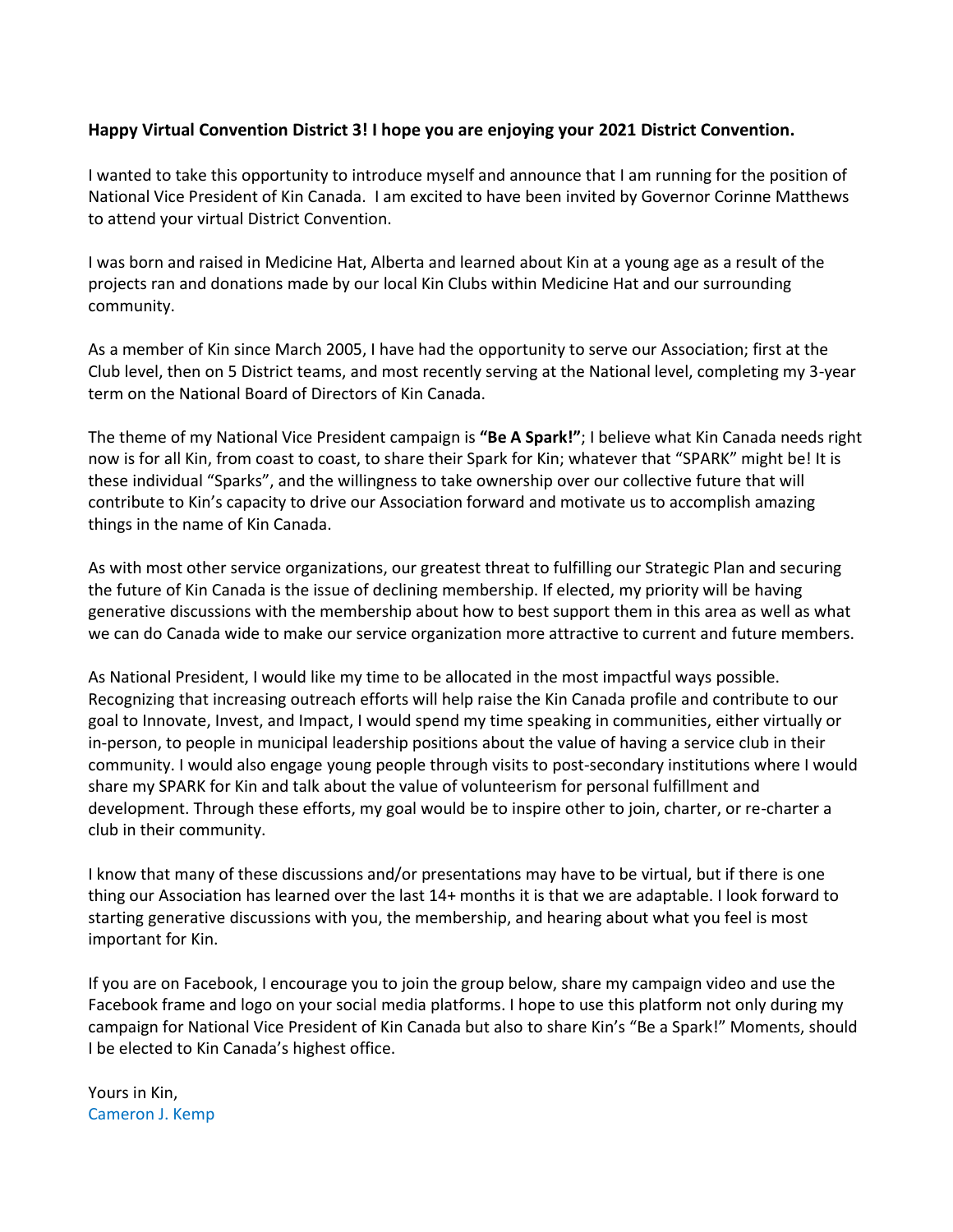NVP Candidate 2021

cameronkemp@cjklaw.ca

https://www.facebook.com/groups/beasparkforkin

Hello District, 3 Kin!

It is crazy to believe that we are already at district convention, and we still have not been able to meet in person.

I hope that you are still navigating through these crazy covid times ok, and I wish you all the best health! My

fingers are crossed that we will be able to meet in person this fall.

As I had reported at our zone conferences there are a few things I am excited to discuss for this year. First off,

we have collected all 77 clubs' district dues!!

I have been working closely with the Conexus Credit Union this year in getting some of our banking more up

to date. My first hurdle to overcome was when the Credit Union changed their policy and we were no longer

able to deposit funds in person at any Credit Union, only at Conexus. We now have a deposit only debit card

and can deposit dues into any Credit Union ATM. I have gotten all our district signers securely signed up onto

online banking which allows us to now pay expenses through e-transfer. But perhaps my most exciting news

is that the district in now able to collect district dues through e-transfer!!! So, if your club is set up for e-transfer

you will no longer have to send a cheque through the mail. I know I had several requests to do this last fall and

I am excited to have the district now able to offer this feature.

I have started looking into how our current district investments are set up. I will continue to seek out if our

current account is the best option for our return on investment, as well as simplicity on the account changes

and communication with the investment firm. I will have more to report on this in the coming year. It has been an extremely exciting and busy year for the treasury position so far!

This year I have also been assisting as Zone E's deputy governor for the Norquay Kin Club, Melville Kinsmen

Club & the Melville Kinette Club. I have been in communication with all the clubs and am happy to report that

everyone is up to date with their requirements and working on ways to do projects that work within the

restrictions we are in. Unfortunately, due to Covid there has not been a lot of ability to go out and help with

projects and meet in person with the clubs this year.

I hope you all have a relaxing summer! Stay safe D3!

Yours in Kin, Melissa Kirwan District 3 Treasurer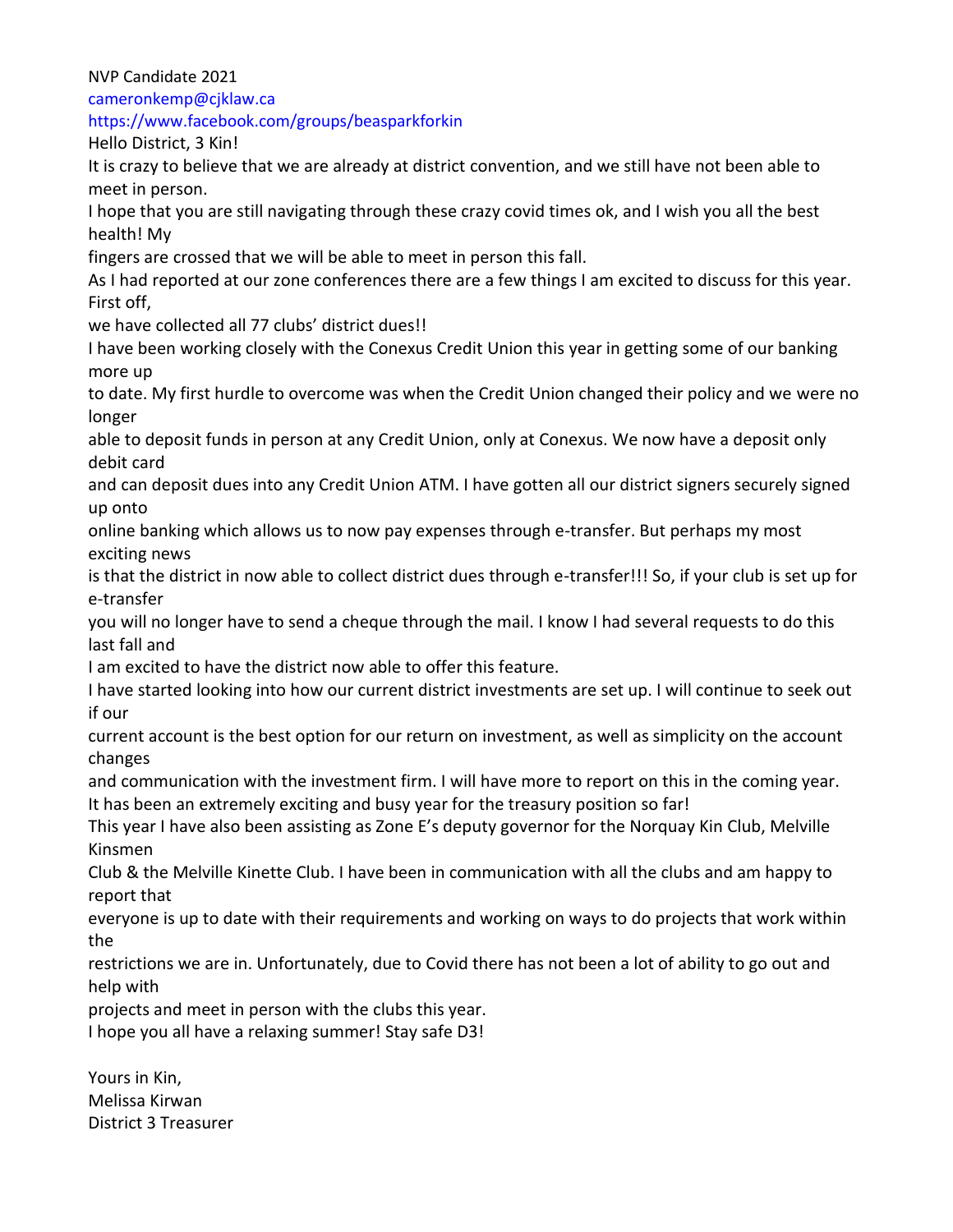Welcome to the District Convention for District 3

To say this has been a crazy year would be an understatement. As for the Risk Management side of things, this year has gone extremely well. I am happy to report that out of a total of 931 members in our district, we are down to only 4 declarations needed for the entire district. Great work everyone. Let's get those last 4 done. All clubs have met all of the requirements that National has set forth for us and we appear to be leading the way in the Bullying education piece as well. Don't forget to complete your Bullying course on Kin-U before June 30, 2021. I would like you all to remember that insurance should always be first in your mind when planning any events including all virtual events. The application is available on iKin and is a relatively quick process. Another reminder is to keep an eye on your ISC/Corporate Registry reporting and ensure you file your Corporations Branch Annual Return on time every year. I have noticed a few clubs that have fallen behind in this reporting and have been struck from the Corporate Registry. I am available anytime you need any help with insurance and/or incorporations.

Please feel free to reach out to me for all of your risk management needs. I hope you all enjoy getting together with your fellow Kin during the Virtual District Convention and look forward to working with you in the future.

YIK,

Tammy Allan District Risk Manager District 3 Kin

# **What up D3!**

Education director Preston Majeran here.

Well, the time has come to end our Kin year is coming up and what a year we have had in education. Fun fact Fridays were a huge success and keep things light and fun. We held our first virtual Kin college, and it was another success. There has been a lot of clubs that have completed their anti-bullying course remember if you don't get it done by Nov 15 next year your club will not be in good standing. Thank you D3 for allowing me to be your education director. Remember KIN SCHOOL IS COOL. PS I'll still be doing Fun Fact Fridays till the end of JUNE YIK Preston Majeran D3 Education Director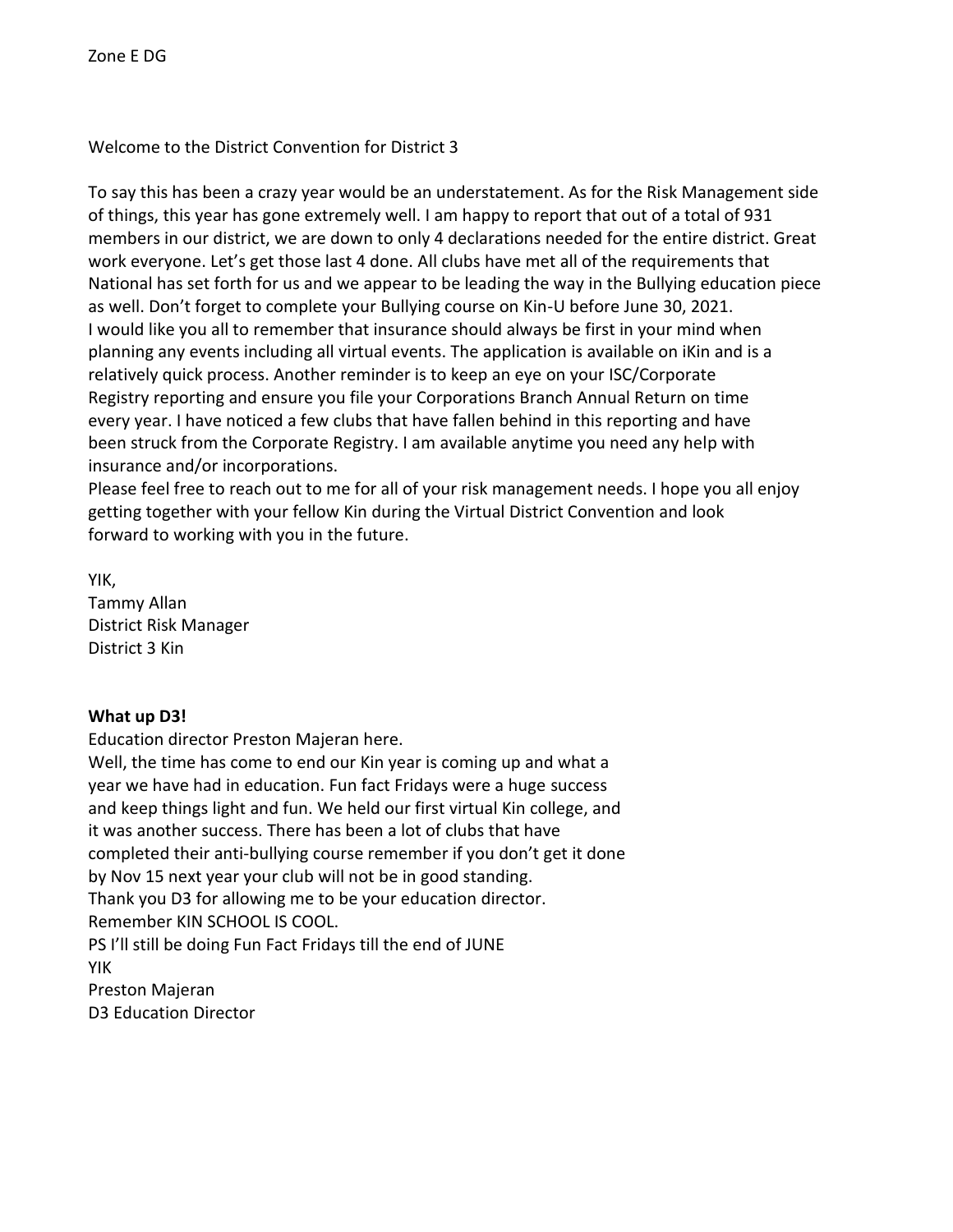As the 2020-21 Kin year draws to a close, I want to remind all our amazing District 3 members that there are National award deadlines approaching on June 30th:

- Nominations for the Outstanding Kin and Lifetime Achievement Awards

- Outstanding Club Award
- HREF Ambassadors of Learning Award

- Boake & Outstanding Boake Efficiency Awards (Note: your DGs will be working on submitting these on behalf of those clubs that qualify!)

This year, we will be holding the Awards Ceremony on Sunday, June 13th - more details to come but watch your email and Facebook for more information!

Lastly, it has been a great honour being on Corinne's District Executive Team and I wish the incoming District Awards Director, Brett Beal, a year filled with inspiration, ingenuity and pride in our District congratulations Brett, and all the best to you next year in your new role!

Yours in Kin, Tessa Halldorson District 3 Awards Director

Hello once again District 3 Kin,

As my two-year term as District 3 Club Support Director comes to an end, I am grateful for all the opportunities I have had, and the great members I have met throughout my tenure. I want to thank the members of District 3 for placing their trust in me and electing me to be the Club Support Director; it has been an honor.

Throughout the term, there have been challenges that we the members and clubs of District 3 have met. I am so proud to say that we have conquered those challenges. We have lost ground a bit on our membership base but if you compare us to other Districts in this Association, we have realized the lowest percent membership loss and great things are on the horizon. Although my term is ending, I want you the membership to know I remain available to help wherever I am needed. I want to offer my assistance as well to the incoming Club Support Director and wish them success and growth in their upcoming term.

Yours in Kin, Byron Stepp Club Support Director District 3

Good day Family of Kin,

I'm truly sorry I could not attend today, work came in the way this time. I'd like to say how excited I am to have been apart of and have witnessed, such a successful Telemiracle this year during pandemic times. Brian and his team were presented with challenge after challenge, yet answered the call, never a complaint, just a true team effort to get the show going. The efforts paid off with overwhelming support from donors, corporate sponsors and viewers.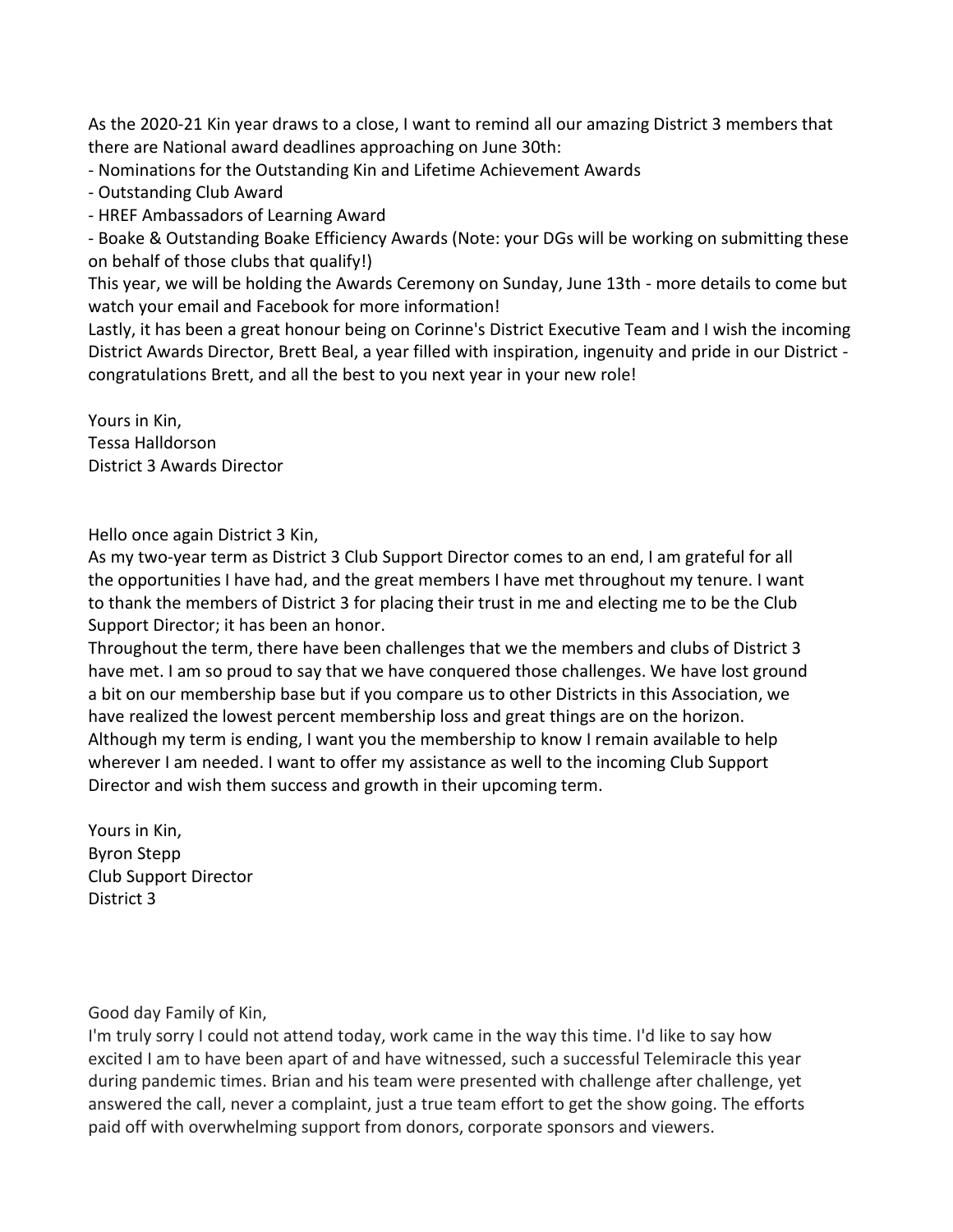With all of that success, I am left with not only big shoes to fill, but a new road map to follow as we navigate the success of this past year and how to keep the history and feeling of the show we love intact. The show this year seen so many changes, manpower, on air talent/presentations, Sask.talent and even the national cast. We all can agree that the format was definitely different, but different is not always a bad thing. I feel with some hard work, examination of stats/details and conversations with fellow Kin, we can find a happy medium between where we were and how we were forced to proceed this past year. I am super excited to try to merge the 2 formats into a product that gives us the best viewer product, without sacrificing the history of this 45 year tradition, while keeping in mind, the goal is to raise as much money as we can for the people of Saskatchewan. With that said, I will address some of the questions I have been asked in hopes that we may ease some worries and doubts about the show, while hopefully starting to build some excitement for Telemiracle 46.

1. What does the kin involvement in the show look like for the future? Kin will always be involved in the show, numbers will depend on health and safety

requirements and format changes, but we will always be needed to help push the show to success.

2. Will we be sticking with an entire show that is Pre-recorded?

Our hopes are to be able to smoothly and efficiently combine the 2 formats to allow for a quality product, all the while sticking to our roots as a 20 hour telethon built on our remarkable Saskatchewan Talent. The Producers are already working hard on how this will evolve, there will be pre-records, but at this time we do not know how many. 3. What about the audience you ask?

Well both venues have the room and with proper planning and health restriction aside, I would love to welcome some form of an audience back to the show. As the planning continues we will know more as we work with the Producers on their vision of the show. 4. So, what's up with this venue change I hear about?

That's simple, given the format changes and venue availability, we as a team decided to move venues, these new locations have more floor space, are more accessible for people, and why not shake it up and really try something that will assist us in supplying the product with less hardworking hours to setup and teardown. The new venues will see a better working environment for Kin, Production and talent.

I have an amazing team just waiting to show you all what imagination, creativity and drive can do to push us into the next generation of Telemiracle.

The corporate team has already been hard at work gathering new and creative avenues of revenue, souvenirs are well under way, with a different look and feel this year. Stay tuned for more information on the big souvenir reveal and how you can get them. We may also be releasing a special item this year….more to come about that as the days unfold.

In closing, I just want to say thank you, thanks to everyone who has taken the time to ask the questions to get us thinking, to those pushing me and my team forward and to a District that hosts the best damn telethon in the world. Take care all,

Yours in Kin Steve Kirwan

TM46 Chair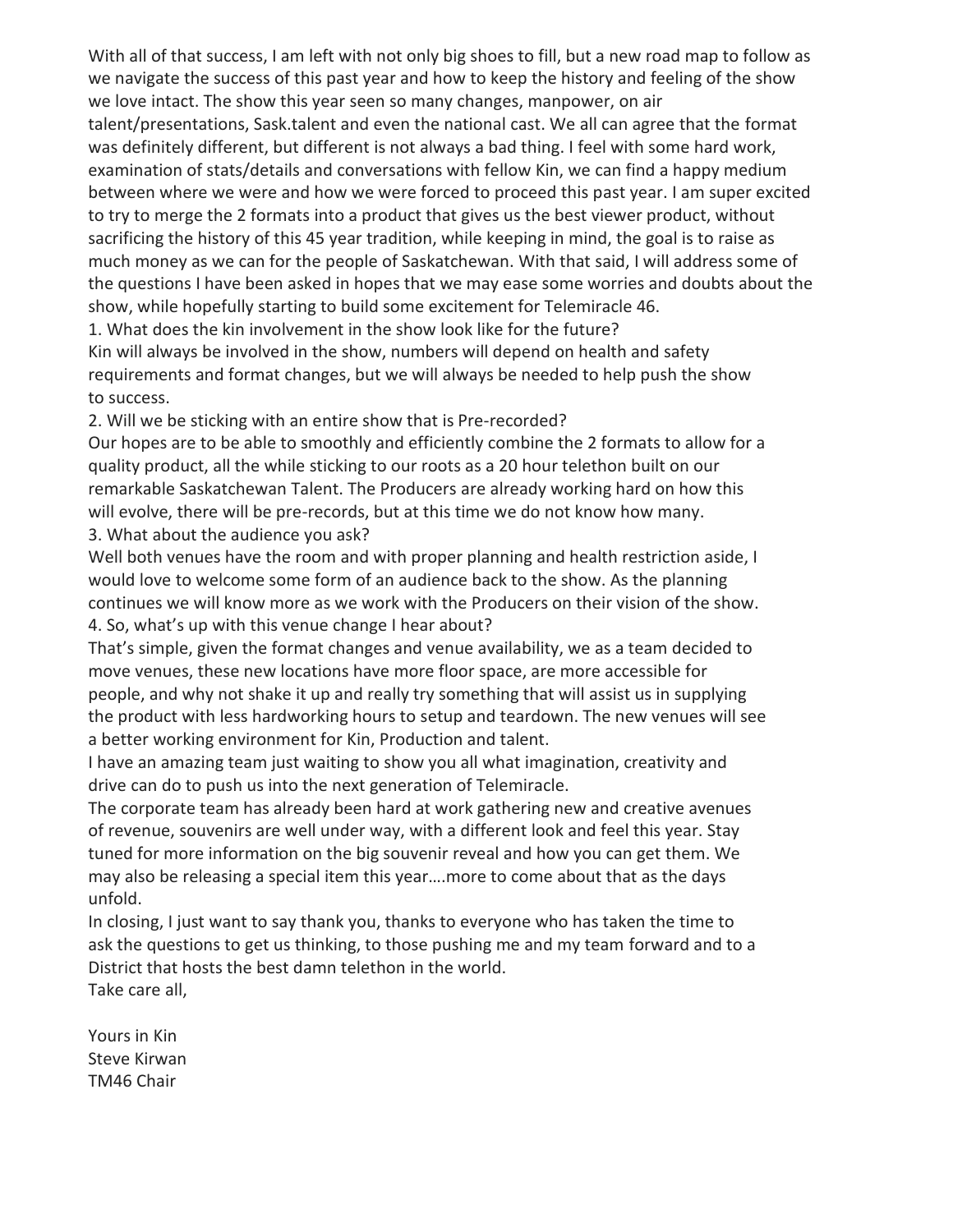Hey District 3,

I hope everyone had as good of a year as Covid has allowed. I know Zone B has been as busy as ever, with some great new fundraising ideas. However, I sure am missing meetings in person and all the in person kinship that we are used to.

I would like to remind everyone to get their bullying course done by June 30th. If you are having troubles with KinU please let me know. Also, getting your new club executive roster to national as soon as possible would be amazing!

Nancy Hamilton, from the Melfort Kinettes, is the incoming Deputy Governor for Zone B. I am extremely excited to have Nancy taking over this position. She comes to us from years of experience in District 4, where she also spent time on their District team. I can't wait to see what you have in store for us Nancy!

Lastly, I would like to thank Zone B for allowing me to be their Deputy Governor for the past 2 years. I have learned so many new things and grown exponentially because of this experience.

Brit Lamb Zone B DG 2020-2021

#### Deputy Governor Report – Zone C Hello D3!

First of all I would like to just mention that ZONE C ROCKS! We were pretty much tied for first with another zone to get all of our reporting into the district and national office! Hats off to the President's of the clubs in the zone and to you, the members, for getting those declarations of good standing done! Our zone is also currently sitting at 57% complete with the Anti-Bullying course – tied for second place with H! Let's be the first zone to be 100% complete by the end of June Zone C!

I have had a great year serving you as our representative for our zone on the District 3 Board. I had really hoped to get out to all of the clubs at least once this year, but unfortunately the world had other plans. I hope that one day I will get the opportunity to be DG again and be able to meet you all and put a face to all of the names.

I truly enjoyed learning more about Kin and being a part of the district team over the past year. If you ever get the opportunity to step outside of your club and join the District, the Foundation or Telemiracle, that you take that leap! It is so much fun and there is so much knowledge in this group of people. Although we were only able to meet once in person, I have definitely extended my "family of Kin" outside of my club. Yours in Kin,

Danita Olafson, Deputy Governor Zone C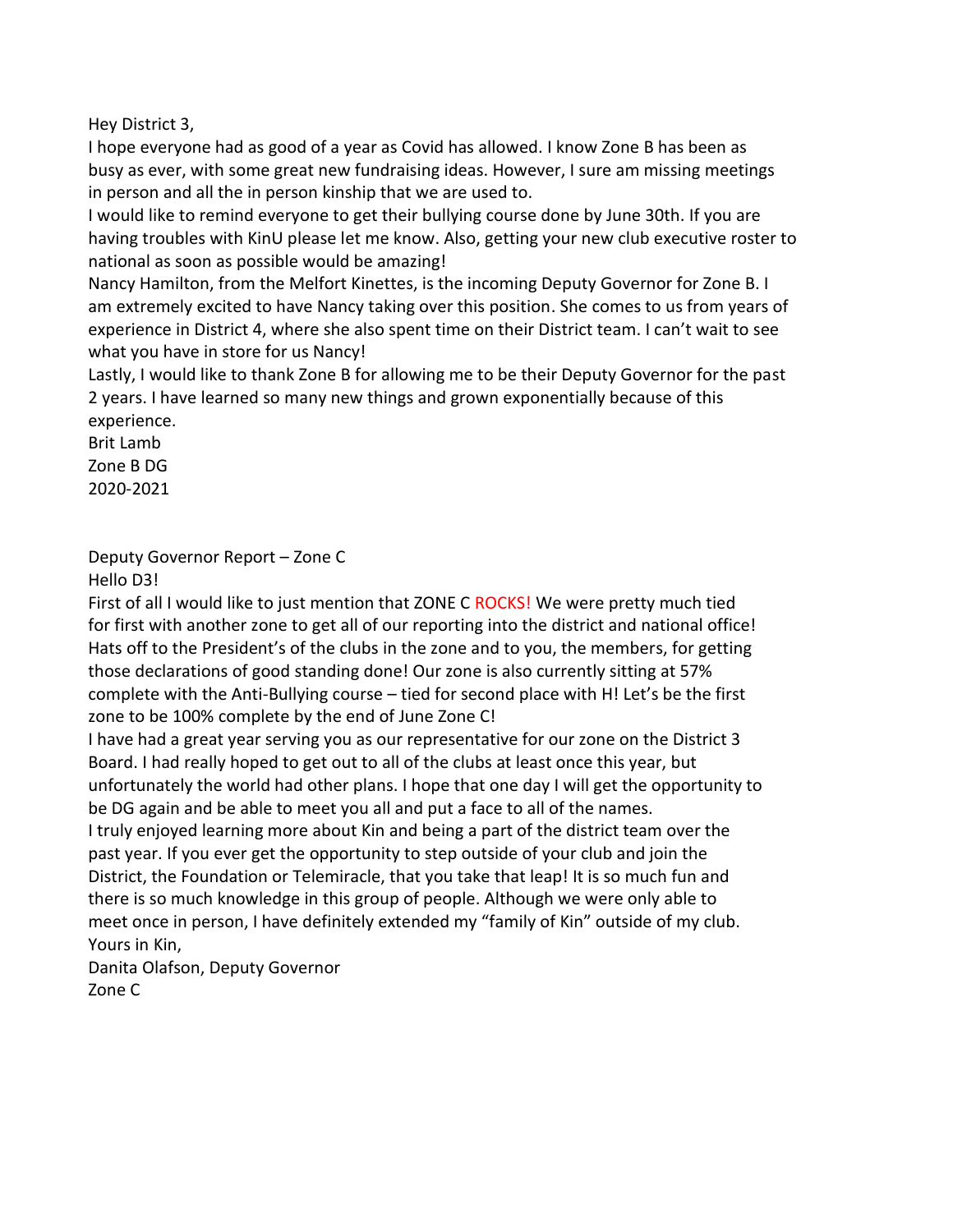### Hello D3!

For those who do not know, my name is Dalyce Cooper and I am/was Zone F's DG for the 2020/2021 Kin year. I am a member of the Swift Current Kinettes where I am our clubs Treasurer. I enjoy meeting new people and as a relatively new face to the world of Kin, I wanted to take a moment to introduce myself and tell everyone a little bit about me. I am married with two kids. We live in Swift Current but have a ranch south of Swift. I work in Swift Current in an office, where I read numbers and play around in the Tax Act as a CPA, CA that sometimes likes to work (just kidding on that one, I actually love my job and have been accused of working too much). That is me in a nutshell, but would love to get to know others and am always open to coffee or other drinks, in person or via zoom, as COVID world allows. (Let's be honest, I didn't change anything here – it is all still true but I'm working a little less with tax season being over).

Some formal business, it has been a great year and I want to thank everyone for the opportunity of being their DG for the past year. I learnt quite a bit, not only about Kin but also about myself and I cannot thank everyone enough for that! I wish this year had been different and we could have all connected in person – I do look forward to drinks of some sort with everyone that I have met over messenger and zooms. If I didn't meet you, I am sure I want to so if you are every in Swift, look me up. As a final note, I want to encourage everyone to step up and expand their roles within Kin. I can almost guarantee that if you have a thought about something, someone before you has had the same thought and there is likely something out there already, whether it is education or a change in process so please explore that. You never know what you might find, and you never know what impact you might have.

Thanks for the great year and I look forward to what the future holds. YIK

Dalyce Cooper Zone F DG dalycecooper@gmail.com (306) 774-4408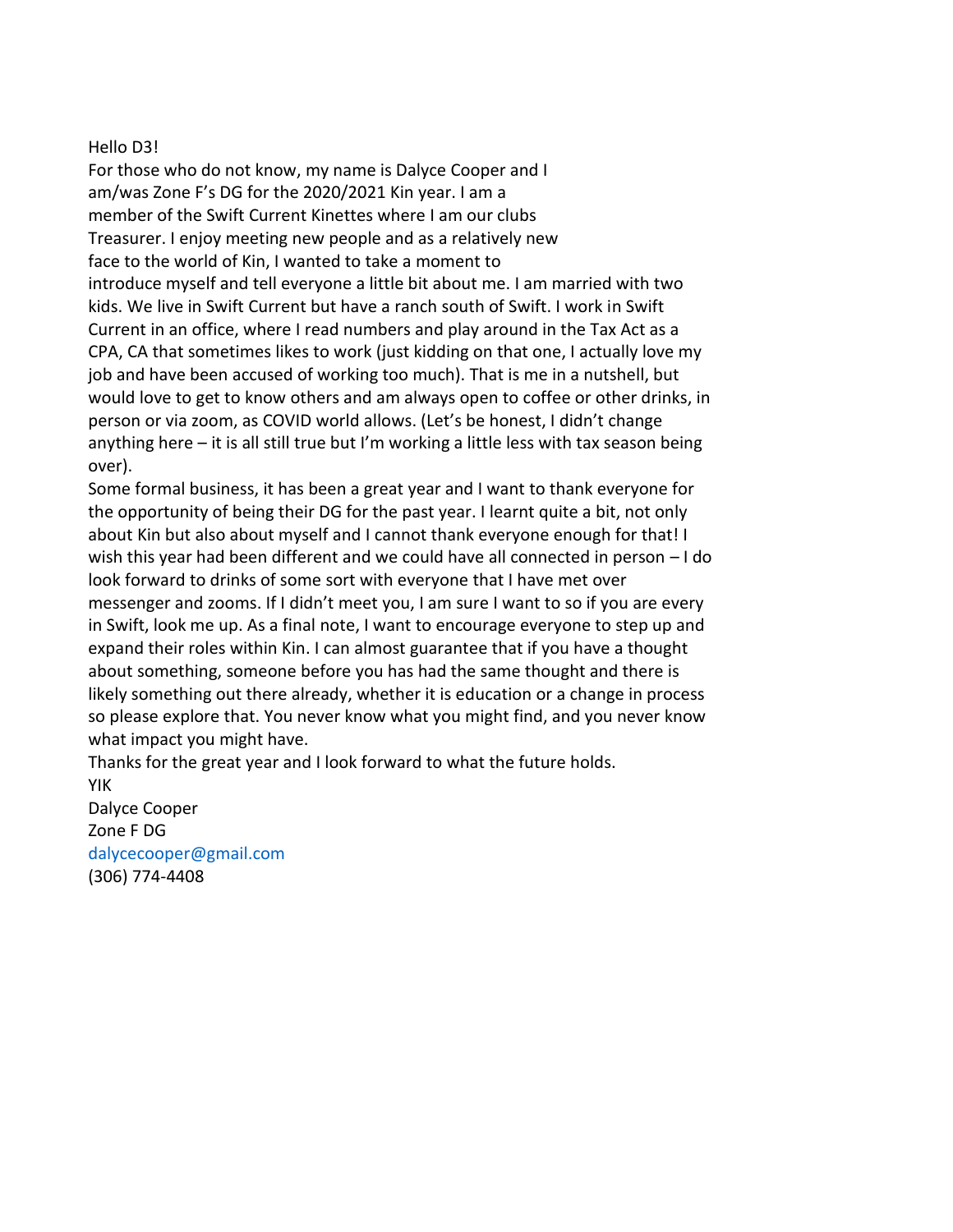# **Zone G District Convention Update**

Wow! What a crazy year we have had. No one was quite sure what to expect and I think we all started the year with a bit of trepidation. And hope…hope that this pandemic would end, and we would be able to get together with our fellow Kin again soon. As the months went by…we tried new ways of fundraising and kept our heads up, but we were met with disappointment it seems as each of our conventions got moved to virtual.

Through this…I started to find myself needing to make a conscious effort to focus on the positive and appreciate the opportunities that came out of this. It got hard to ignore the disappointment of not being able to do things as we normally would, and I found my anxiety climbing. This brought an opportunity to take time to reflect and grow in a way that perhaps we all needed.

Our clubs put their heads together and found various online ways to raise money, some clubs put a focus on developing their social media presence to ensure our communities know we are still doing great work even if we aren't out there in person…meeting them face to face. In some cases, we were able to continue with fundraisers such as chase the ace (in a modified way) and in some cases clubs tried out some new fundraisers. Some clubs in our zone may continue to offer a virtual meeting option as the flexibility may allow more members to attend.

At our zone conference, 5 clubs attended, and it filled my heart to hear all the good work everyone was continuing throughout this challenging year. We still must finish off the year strong and get our bullying course completed and service hours reported. We want to make sure everyone knows about the great work we are doing!!

I'd like to take this opportunity to thank all the clubs in Zone G for allowing me to act as DG the past 2 years. There are so many dedicated members in our zone and it has been great to be able to meet more of you. You inspire me to be better and give more.

Yours in Kin, Tanya Heisler Deputy Governor Zone G

# Zone H

What a year this has been! It has definitely had its ups and downs and at times where we saw some glimmers of hope of being able to see each other again, COVID decided that wasn't to happen. Thankfully, before Christmas I was able to visit almost all clubs in Zone H in person and see what amazing ideas clubs were up to. I was able to be a part of two installation nights and did most of the others at their meetings. While a lot of "typical" events were cancelled, clubs rallied to find ways to continue to support their communities. There were raffles, food takeout's, Chase the Aces, Buck the Reindeer drop, Trivia night, Christmas trees sale and much more! Through this our clubs were able to donate to organizations in their own communities as well as of course TeleMiracle and CF. We were able to show that through adversity, us as Kin are adaptable and has made us stronger by making us think outside of the box. I can't wait until we can be together in a room together again and see everyone's smiling faces! Stephanie Bailey, Zone H DG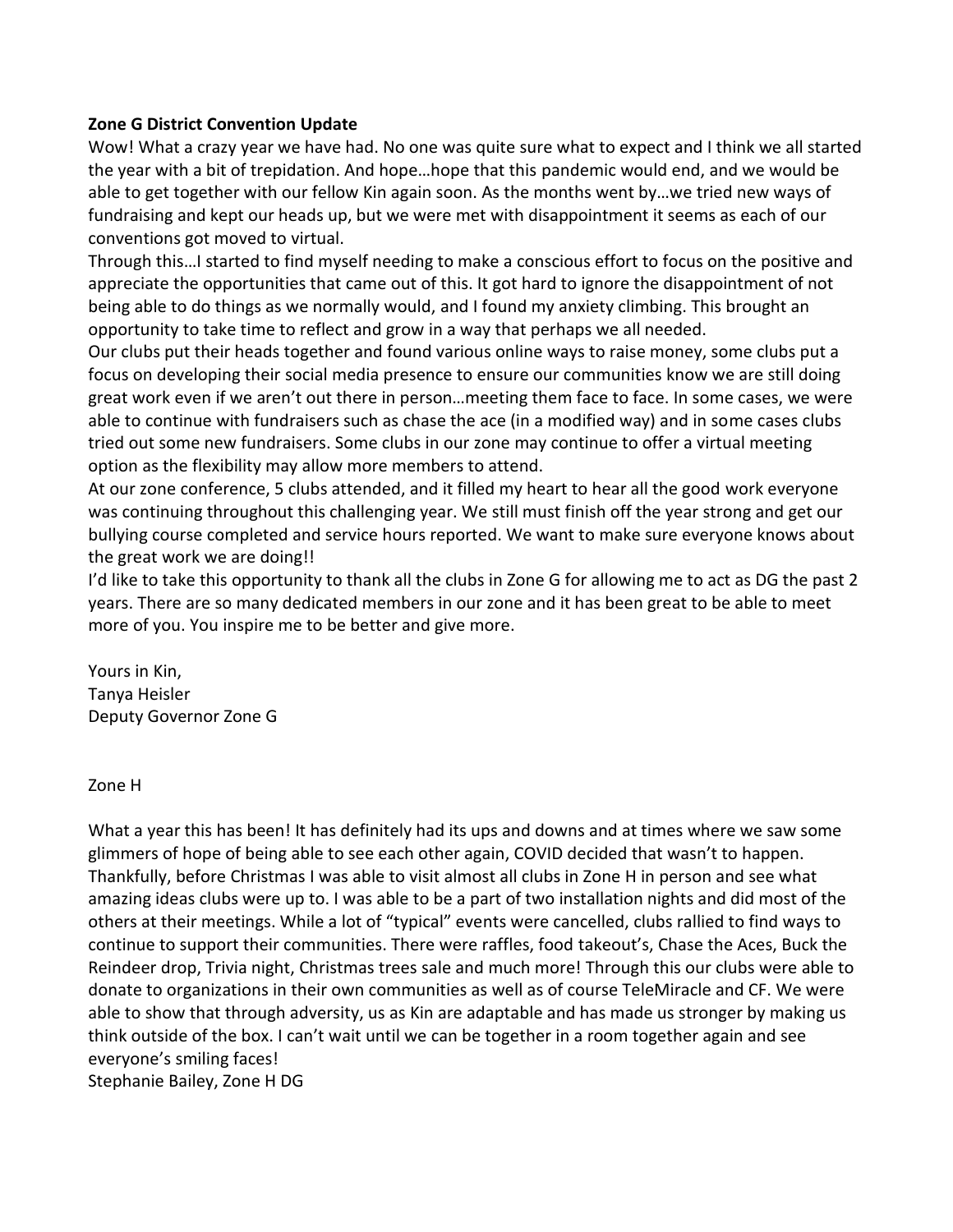# Amended Budget

|                                          | <b>NSTRICT 3 GENERAL ACCOUNT BUDGET</b>  | ROB                    | <b>JORDAN</b>             | <b>JORDAN</b>             | <b>STEVE</b>                      | <b>STEVE</b>                    |         | <b>CORINNE</b>     | <b>CORINNE</b> |               | <b>MICHELLE</b>       |
|------------------------------------------|------------------------------------------|------------------------|---------------------------|---------------------------|-----------------------------------|---------------------------------|---------|--------------------|----------------|---------------|-----------------------|
|                                          |                                          | 2017-2018              | 2018-2019                 | 2018-2019                 | 2019-2020                         | 2019-2020                       |         | 2020-2021          | 2020-2021      |               | 2021-2022             |
|                                          |                                          | <b>ACTUALS</b>         | <b>BUDGETED</b>           | <b>ACTUALS</b>            | <b>BUDGETED</b>                   | <b>ACTUALS</b>                  |         | <b>BUDGETED</b>    | <b>ACTUALS</b> | <b>BUDGET</b> |                       |
| <b>REVENUE</b>                           |                                          |                        |                           |                           |                                   |                                 |         |                    |                |               | <b>PROPOSED</b>       |
| <b>Dues</b>                              |                                          |                        |                           |                           |                                   |                                 |         |                    |                |               |                       |
| <b>Membership Dues</b>                   |                                          |                        |                           |                           |                                   |                                 |         |                    |                |               |                       |
|                                          | (per member)                             |                        | \$60.00                   |                           | s<br>60.00                        |                                 | s       | 60.00              |                |               | 60.00                 |
|                                          | (membership base)                        |                        | 1.147                     |                           | 1047                              |                                 |         | 978                | 930            |               | 937                   |
|                                          | (per university club member)             |                        | \$3.00                    |                           | s<br>5.00                         |                                 | s       | 5.00               |                |               |                       |
|                                          | (university club membership base)        |                        |                           |                           |                                   |                                 |         | 10                 | я              |               |                       |
| <b>Total Dues</b>                        |                                          | s.<br>55,130.00        | \$68,570.00               | 65,395.00                 | s<br>62,850.00                    | 56,990.00<br>s.                 | s       | 58,730.00          | 46,950.00      | s.            | 56,220.00             |
| Non Dues Revenue                         |                                          |                        |                           |                           |                                   |                                 |         |                    |                |               |                       |
| <b>DLS Grant from National</b>           |                                          | \$2,750.00             | \$2,750.00                | 2,750.00<br>s             | 2,750.00<br>s                     | \$0.00                          | s       | 2.750.00           | \$0.00         |               | 2,750.00              |
| Kinsmen Foundation Grant                 |                                          | \$6,726.00             | \$10,000.00               | 4.700.00<br>s             | s<br>10,000.00                    | 1.057.70<br>s                   | s       | 10,000.00          | \$0.00         | \$            | 10,000.00             |
| SasKin Advertising Revenue               |                                          | \$0.00                 | \$1,000.00                | Ś                         | ŝ<br>1,000.00                     | \$0.00                          |         | \$0.00             | \$0.00         | Ś             |                       |
|                                          |                                          |                        |                           | 860.00                    | Ś                                 | 2.130.39                        |         | \$0.00             | 19/20 virtual  |               |                       |
| <b>District Convention Return</b>        |                                          | \$1,237.0              | \$1,000.00                | \$                        | 1,500.00                          |                                 |         |                    |                |               | 20/21 virtual         |
| <b>FLC Convention Return</b><br>Interest |                                          | \$1,001.00<br>\$364.00 | \$2,000.00<br>\$100.00    | 5,007.00<br>Ś<br>1,037.00 | s<br>1,500.00<br>Ś<br>100.00      | 2,164.49<br>s                   | .s<br>s | 1,500.00<br>100.00 | \$0.00         | s<br>\$       | 1,500.00<br>100.00    |
| Kin Kollege Registration                 |                                          | \$330.00               | \$0.00                    | 800.00<br>s               |                                   |                                 |         | \$0.00             | \$0.00         | s             | $\tilde{\phantom{a}}$ |
| Misc. Income                             |                                          | \$0.00                 | \$0.00                    | Ś<br>۰                    |                                   | 750.00<br>s                     |         | \$0.00             | \$0.00         | s             | $\sim$                |
| District convention FLC merge            |                                          |                        |                           |                           |                                   |                                 | s       | 5,000.00           |                |               |                       |
| <b>Income from Surplus</b>               |                                          |                        |                           |                           |                                   |                                 |         |                    |                |               | 4,685.00              |
|                                          | Dues Relief - funds from 19/20 and 20/21 |                        |                           |                           |                                   |                                 |         |                    | 7,560.00<br>s  | s             | 15,000.00             |
| <b>Total Non Dues</b>                    |                                          |                        | \$16,850.00               |                           | 16,850.00 \$<br>- S               | 6,102.58                        | l S     | 19.350.00          |                | -5            | 34.035.00             |
|                                          |                                          |                        |                           |                           |                                   |                                 |         |                    |                |               |                       |
| <b>TOTAL REVENUE</b>                     |                                          | \$55,130.00            | \$85,420.00               | 65.395.00<br>s            | \$79,700.00                       | 63.092.58<br>s                  | s       | 78,080.00          | 54,510.00      | s             | 90.255.00             |
|                                          |                                          |                        |                           |                           |                                   |                                 |         |                    |                |               |                       |
| <b>EXPENSES</b>                          |                                          |                        |                           |                           |                                   |                                 |         |                    |                |               |                       |
| District Council Meetings                |                                          |                        |                           |                           |                                   |                                 |         |                    |                |               |                       |
|                                          | <b>Pre-Term</b>                          |                        | \$6,500.00                |                           | 6,500.00<br>s                     | 5.727.32<br>s                   | s       | 6,500.00           | 4.063.72       | s             | 6,000.00              |
|                                          | Mid-Term                                 | s.<br>17,464.00        | \$5,500.00<br>\$12,000.00 | 16,193.00<br>\$           | \$<br>6,000.00<br>\$<br>12,500.00 | 6,946.02<br>s<br>s<br>12,673.34 | s<br>Ś  | 6,000.00           | 294.19         | \$<br>s       | 6,500.00<br>12,500.00 |
| <b>District Meetings</b>                 | <b>Total District Council Meetings</b>   |                        |                           |                           |                                   |                                 |         | 12.500.00          | 4.357.91       |               |                       |
|                                          | <b>District Convention</b>               |                        | \$8,500.00                |                           | s<br>8,500.00                     | \$0.00                          | s       | 8,500.00           |                | s             | 8,500.00              |
|                                          | District Leadership Seminar              |                        | \$5,500.00                |                           | Ś<br>6,000.00                     | \$0.0                           | s       | 6,000.00           |                | Ś             | 6,000.00              |
|                                          | <b>Fall Leadership Conference</b>        |                        | \$8,500.00                |                           | Ś<br>8,500.00                     | 8,956.80                        | ś       | 8,500.00           |                | ś             | 8,500.00              |
|                                          | <b>Total District Meetings</b>           | 17,600.00<br>s         | \$22,500.00               | 14,967.00                 | s<br>23,000.00                    | 8.956.80                        | s       | 23,000.00          | \$0.00         | ¢             | 23,000.00             |
| <b>National Convention</b>               |                                          |                        |                           |                           |                                   |                                 |         |                    |                |               |                       |
|                                          | National Convention - Gov Elect Spouse   |                        | \$500.00                  |                           | Ś<br>500.00                       | \$0.0                           |         | \$0.00             | \$0.00         | Ś             | 500.00                |
|                                          | National Convention - Gov Spouse         |                        | \$500.00                  |                           | Ś<br>500.00                       | \$0.0                           |         | \$0.00             | \$0.00         |               | 500.00                |
|                                          | National Convention - Speaker's Spouse   |                        | \$500.0                   |                           | Ś<br>1,000.00                     | \$0.00                          |         | \$0.00             | \$0.00         | \$            | 500.00                |
|                                          | <b>Total National Convention</b>         |                        | \$1,500.00                | 1,000.00<br>s             | s<br>2,000.00                     | \$0.00                          |         | \$0.00             | \$0.00         | s             | 1,500.00              |
| <b>Executive Expenses</b>                |                                          |                        |                           |                           |                                   |                                 |         |                    |                |               |                       |
|                                          | <b>District Clothing</b>                 |                        | \$1,800.00                |                           | ŝ<br>1,500.00                     | 1,336.99<br>÷                   | .s      | 1,500.00           | 1,002.10       | s             | 1,500.00              |
|                                          | District Name Badges                     |                        | \$200.00                  |                           | \$<br>200.00                      | 208.21<br>s                     | s       | 200.00             | 176.49<br>s    | s             | 200.00                |
|                                          | <b>Total Executive Expenses</b>          | 3.083.00<br>s          | \$2,000.00                | 1.153.00<br>s             | s<br>1,700.00                     | 1,545.20<br>s                   | s       | 1.700.00           | 1.178.59<br>¢  | s             | 1.700.00              |
| Honoranums                               |                                          |                        |                           |                           |                                   |                                 |         |                    |                |               |                       |
|                                          | Governor's Honorarium                    |                        | \$1,000.00                |                           | \$<br>1,000.00                    | 1,000.00<br>s                   | s       | 1,000.00           |                | \$            | 1,000.00              |
|                                          | Vice Governor's Honorarium               |                        | \$500.00                  |                           | s<br>500.00                       | 500.00                          | s       | 500.00             |                | Ś             | 500.00                |
|                                          | <b>Total Honoraniums</b>                 | 4,000.00<br>s          | \$1,500.00                | 1,500.00<br>s             | 1,500.00<br>s                     | 1,500.00<br>s                   | Ś       | 1,500.00           |                | s             | 1,500.00              |
| Operations                               |                                          |                        |                           |                           |                                   |                                 |         |                    |                |               |                       |
|                                          | Printing and copying                     |                        | \$400.00                  |                           | s<br>400.00                       | 382.50<br>s                     | s       | 400.00             | \$0.0          | \$            | 400.00                |
|                                          | Postage                                  |                        | \$200.00                  |                           | 200.00<br>Ś                       | 138.04<br>s                     | s       | 200.00             | 38.64          | s             | 200.00                |